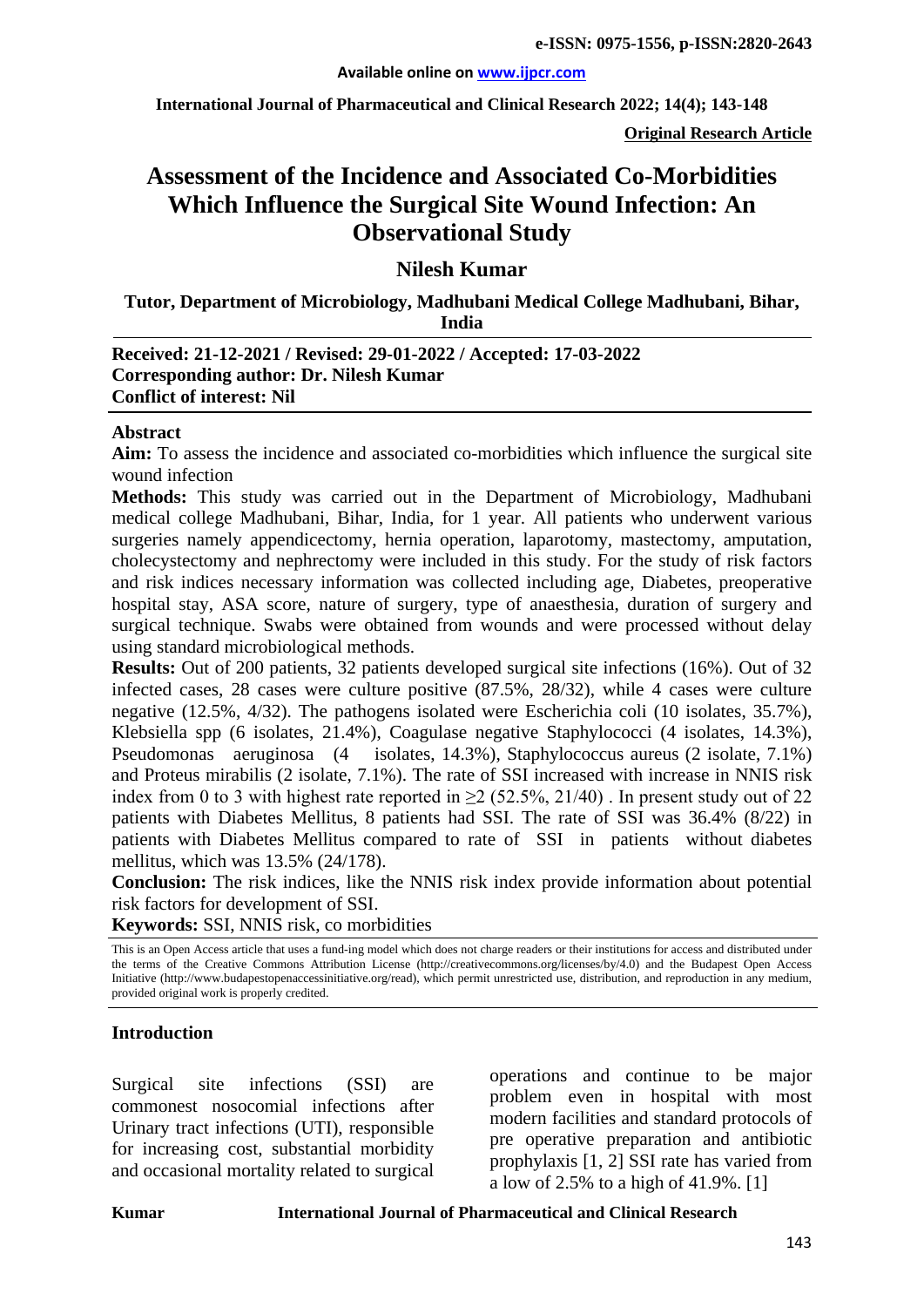Pathogens that cause SSI are acquired either endogenously from the patient's own flora or exogenously from contact with operative room personnel or the environment. However, the period of greatest risk remains the time between opening and closing the operating site.[3]

Research over the past century has led to the development of several intrinsic risk indexes that can be used to stratify the surgical site infections rate so that valid comparisons can be made within risk strata.

CDC developed National Nosocomial Infections Surveillance System (NNIS) risk index in the year 1991 [4] as an improvement over SENIC (Study on Efficacy of Nosocomial Infection Control) risk index which ranges from 0 to 3 points and is defined by three independent and equally weighted variables. One point is scored for each of the following when present:

- American Society of Anaesthesiology (ASA) physical status classification score  $>2$
- Either contaminated or dirty/infected wound classification

Length of operation  $> T$  hours (where T is approximate 75th percentile of duration of the specific operation being performed) [3] Dichotomization of the American Society of Anesthesiology (ASA) score in NNIS risk index is an advantage over the SENIC risk index. Its ease for collecting and its objectivity seem advantageous. Another advantage is that the NNIS risk index uses a procedure related cut point to indicate a long duration of surgery for an individual procedure, rather than a 2 hour cut point for all procedures.[5]

ASA score is an index to assess overall physical status of patient before operation ranging from 1 to 5. It has been shown highly predictive for development of SSI. [6]

The present study was aimed at obtaining the incidence of surgical site infections and determining the factors influencing the infection rate with special reference to the NNIS risk index. Various risk factors were studied, which include Patient related risk factors viz. age, diabetes, prolonged preoperative hospital stay, American Society of Anaesthesiology (ASA) score; Operative procedure related risk factors viz. nature of surgery, type of anaesthesia, duration of surgery & type of Surgical technique.

# **Material and methods**

This study was carried out in the Department of Microbiology, Madhubani medical college Madhubani, Bihar, India for 1 year.

# Methodology

All patients who underwent various surgeries namely appendicectomy, hernia operation, laparotomy, mastectomy, amputation, cholecystectomy and nephrectomy were included in this study.

For the study of risk factors and risk indices necessary information was collected including age, Diabetes, preoperative hospital stay, ASA score, nature of surgery, type of anaesthesia, duration of surgery and surgical technique.

Swabs were obtained from wounds and were processed without delay using standard microbiological methods.[7]

### **Results**

In present study of 200 patients, 20 patients had undergone Appendicectomy, 35 patients had undergone Hernia operation, 45 patients had

undergone Laparotomy, 20 patients had undergone Mastectomy, 25 patients had undergone Amputation, 35 patients had undergone Cholecystectomy and 20 patients had undergone Nephrectomy. Out of 200 patients, 32 patients developed surgical site infections (16%). Out of 32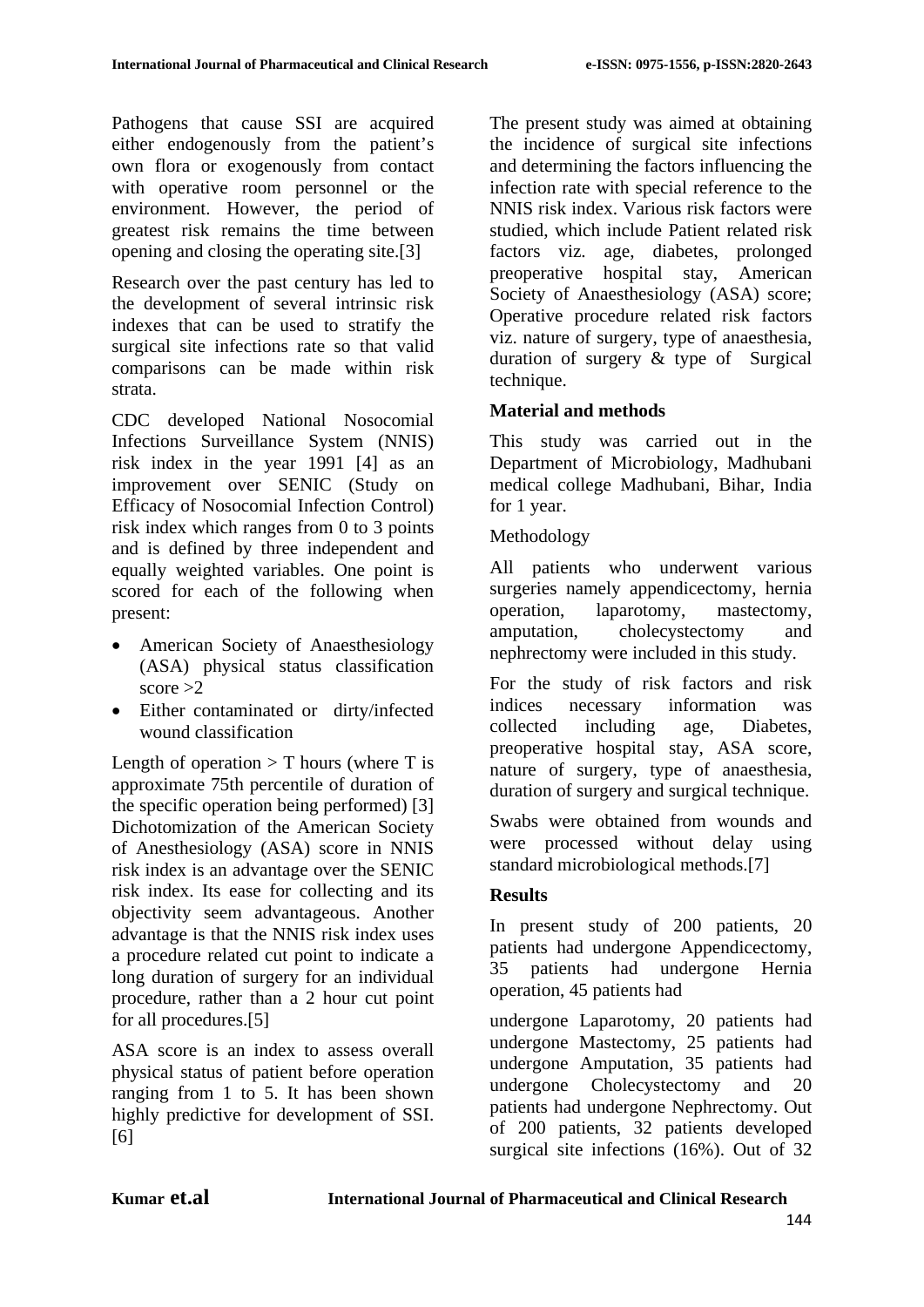infected cases, 28 cases were culture positive (87.5%, 28/32), while 4 cases were culture negative (12.5%, 4/32). The pathogens isolated were *Escherichia coli*  (10 isolates, 35.7%), *Klebsiella spp* (6 isolates, 21.4%), *Coagulase negative Staphylococci* (4 isolates, 14.3%), *Pseudomonas aeruginosa* (4 isolates, 14.3%), *Staphylococcus aureus* (2 isolate, 7.1%) and *Proteus mirabilis* (2 isolate, 7.1%). The rate of infection was highest in age group more than 55(36.4%, 8/22). Table-1 show that in elective surgery the rate of infection increased with increase in preoperative hospital stay. The infection rate in patients having pre-operative hospital stay 0-1 days was  $5.5\%$  (2/36), in patients with pre-operative hospital stay 2- 6 days was 12.8% (12/94) and in patients with pre-operative hospital stay 7-13 days was 33.3% (4/12).

| Pre-op.<br>(days) | hospital | stay | Patients | Infected patients | Infected Rate<br>$\frac{1}{2}$ |
|-------------------|----------|------|----------|-------------------|--------------------------------|
| $0-1$             |          |      | 36       | 02                | 5.5                            |
| $2 - 6$           |          |      | 94       | 12                | 12.8                           |
| $7 - 13$          |          |      |          | 04                | 33.3                           |

**Table 1: Correlation of Infection rate with pre- operative hospital stay**

ASA score more than 2 was associated with high rate (29.8%, 28/94) of infection [Table-2]

In patients with emergency surgery the infection rate was 24.14% (14/58) while in patients operated electively the rate was 12.68% (18/142).

| <b>Table 2: Infection rate with ASA score</b> |  |
|-----------------------------------------------|--|
|-----------------------------------------------|--|

| ASA<br>score | No.<br>Total<br>of<br>patients | No. of infections | Infection Rate $(\% )$ |
|--------------|--------------------------------|-------------------|------------------------|
|              |                                |                   |                        |
|              | 96                             | 04                | 4.2                    |
| >2           | 94                             | 28                | 29.8                   |

As per our study SSI rate increases with the increase in the surgical wound class [Table-3]

|  |  |  |  | Table 3: Rate of SSI by surgical site class |  |  |
|--|--|--|--|---------------------------------------------|--|--|
|--|--|--|--|---------------------------------------------|--|--|

| Class          | Patients | Infections | Infection rate |
|----------------|----------|------------|----------------|
| Clean          | 66       | 02         |                |
| Clean          | 70       | 08         | 11.4           |
| Contaminated   |          |            |                |
| Contaminated   | 20       | 04         | 20             |
| Dirty/infected | 44       | 18         | 40.9           |

As shown in Table-4, a longer duration of surgery is associated with higher infection rate. The rate of SSI increased with increase in NNIS risk index from 0 to 3 with highest rate reported in  $\geq 2$  (52.5%, 21/40). In present study out of 22 patients

with Diabetes Mellitus, 8 patients had SSI. The rate of SSI was  $36.4\%$   $(8/22)$  in patients with Diabetes Mellitus compared to rate of SSI in patients without diabetes mellitus, which was 13.5% (24/178).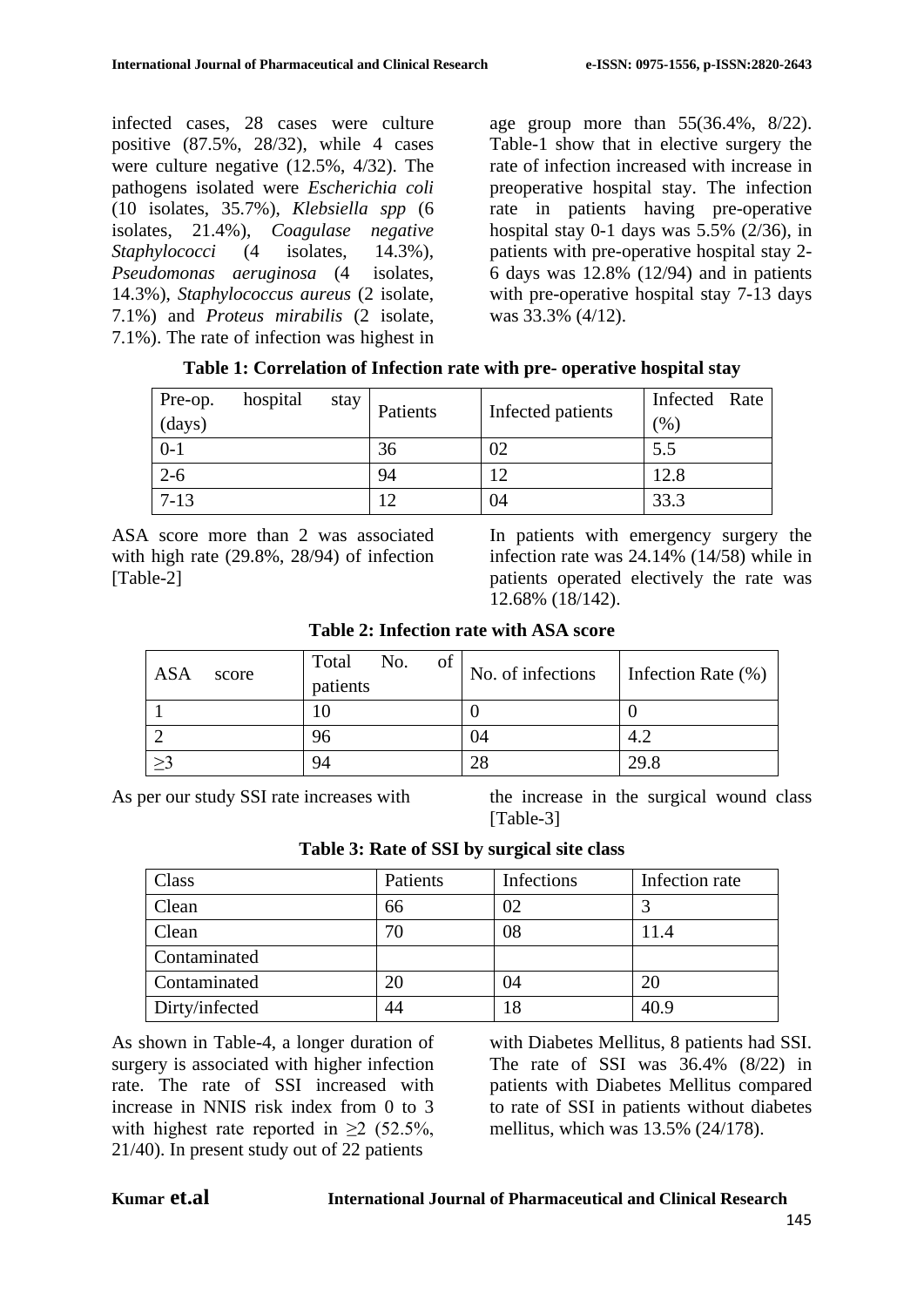| Surgery       | Duration<br>(minutes) | Patients                                                                                                                                | Infected<br>Patients | Infection<br>Rate<br>(% ) |
|---------------|-----------------------|-----------------------------------------------------------------------------------------------------------------------------------------|----------------------|---------------------------|
| Appendicectom | $0 - 60$              | 15                                                                                                                                      | $\Omega$             | $\Omega$                  |
| v             | >60                   | 5                                                                                                                                       | $\overline{2}$       | 40                        |
| Hernia        | $0 - 120$             | 28                                                                                                                                      | $\overline{2}$       | 7.1                       |
| operation     | >120                  | 7                                                                                                                                       |                      | 14.3                      |
|               | $0 - 120$             | 26                                                                                                                                      | 5                    | 19.2                      |
| Laparotomy    | >120                  | 19                                                                                                                                      | 6                    | 31.6                      |
|               | $0 - 180$             | 12                                                                                                                                      |                      | 8.3                       |
| Mastectomy    | >180                  | 8                                                                                                                                       | $\overline{2}$       | 25                        |
|               | $0 - 120$             | 20                                                                                                                                      | $\overline{2}$       | 10                        |
| Amputation    | >120                  | 3<br>5<br>60<br>28<br>7.1<br>$\overline{2}$<br>$\overline{2}$<br>7<br>28.6<br>$\overline{2}$<br>15<br>13.3<br>5<br>$\overline{2}$<br>40 |                      |                           |
| Cholecystecto | $0 - 120$             |                                                                                                                                         |                      |                           |
| my            | >120                  |                                                                                                                                         |                      |                           |
| Nephrectomy   | $0 - 240$             |                                                                                                                                         |                      |                           |
|               | >240                  |                                                                                                                                         |                      |                           |

**Table 4: Correlation between duration of surgery and rate of SSI**

### **Discussion**

The present study was carried out in 200 patients who underwent various surgeries (namely Appendicectomy, Hernia operation, Laparotomy, Mastectomy, Amputation, Cholecystectomy and Nephrectomy). The rate of SSI varies greatly worldwide and from hospital to hospital. The rate of SSI varies from 2.5% to 41.9% as per different studies.[1] The present study shows SSI rate 16% which is comparable with rate of SSI reported by Syed Mansour Razavi (17.4%)[8]. A lower rate of infection is reported by Anvikar AR et al (6.1%).2

In present study patients were divided in six age groups. The rate of SSI was highest (36.3%) in age group >55 years which is comparable to other studies. [9, 10]. This is due to poor immune response, existing co morbidities in old patients and reduced compliance with treatment.

National Academy of Science [10] reported higher rate of infection in patients with Diabetes mellitus which is similar to our study.

Prolonged preoperative hospital stay was found to be associated with higher rate of infection. Prolonged preoperative hospital stay leads to colonization with antimicrobial resistant micro organisms and itself directly affects patient's susceptibility to infection either by lowering host resistance or by providing<br>increased opportunity for ultimate increased opportunity for ultimate bacterial colonization. Anvikar AR<sup>2</sup> and Lilani  $SP<sup>1</sup>$  also reported higher rate of SSI in patients with prolonged preoperative hospital stay.

ASA score is highly predictive for development of SSI. In the present study risk of SSI was increased with ASA score more than 2 (29.8%). Culver et al [6] also reported ASA score more than 2 associated with higher rate of SSI. ASA score is associated with other risk factors i.e. Diabetes mellitus, obesity, malnutrition, other infection, smoking etc. Surgical sites were classified using CDC's criteria. In present study, rate of SSI is increased with surgical site class. Seyd Mansour Razavi et. al. also showed similar results.[8]

The infection rate is higher in patients undergoing emergency surgery than in elective surgery as reported by other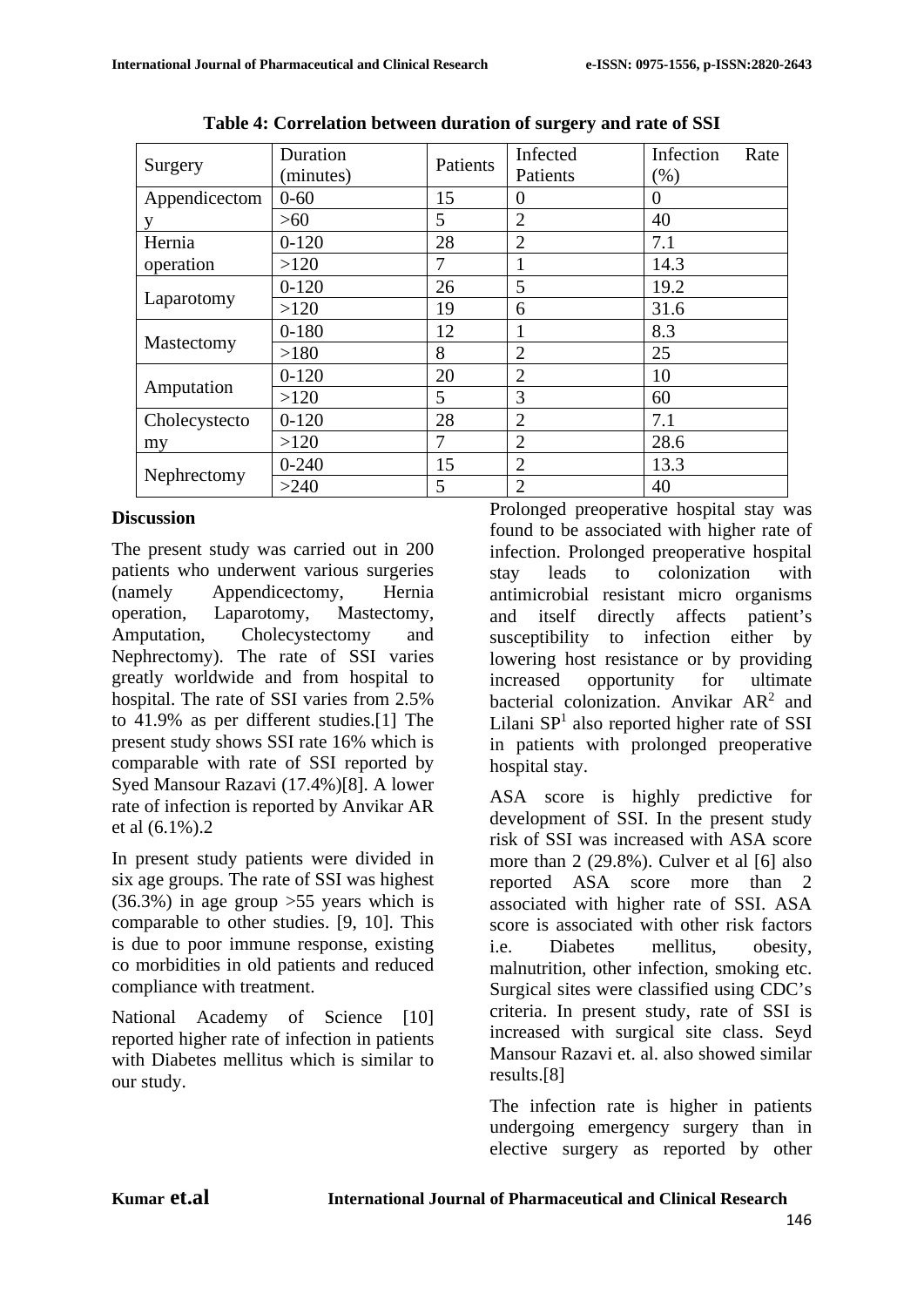workers.  $1, 2$  Emergency surgeries were usually performed by junior doctors, more often with complication & have more dirty cases.

In present study each operative procedure was divided into two groups: more than 75th percentile of NNIS duration cut point & less than 75th percentile. 3 Our finding of higher rate of SSI with increasing duration of surgery was consistent with finding of other workers.  $1, 8, 2$  The simplest explanation for an increased infection rate with longer procedure is that a longer exposure time will increase the level of contamination of the wound and subsequently the degree of damage to the tissues, and greater fatigue among the members of surgical team will lead to breaks in sterile technique.

The rate of SSI also varies from surgeon to surgeon. The skill and experience of surgeon directly affects the degree of contamination of the surgical site through breaks in technique or inadvertent entry in to a viscous. The skill of surgeon also affects the condition of surgical site and therefore its resistance to infection. In our study the rate of SSI was 19.6% in operations performed by junior doctors compared to rate in operations performed by senior consultants (12.9%). Anvikar A.R. <sup>2</sup> also reported higher rate of infection in operations performed by junior doctors. SSI rates were compared with NNIS risk index in present study. The rate of SSI increased with increase in the risk index from 0 to 3 with highest rate reported in risk indices 2 & 3. NNIS risk index is highly predictive for the development of SSI.

### **Conclusion**

The risk indices, like the NNIS risk index provide information about potential risk factors for development of SSI. In infection control programs study of risk indices helps in surveillance & control efforts. Surveillance of surgical site

infections with feedback of appropriate data to surgeons would be desirable to reduce SSI rates.

#### **References**

- 1. Lilani SP, Jangale N, Chowdhary A, Daver GB. Surgical site infection in clean and clean-contaminated cases. Indian J Medical Microbiology 2005; 23(4):249-252.
- 2. Anvikar A.R., Deshmukh A.B., Karyakarte R.P., Damle A.S., Patwardhan N.S., Malik A.K., et al. A one year prospective study of 3280 surgical wounds. Indian J Medical Microbiology 1999; 17(3):129-132.
- 3. Edward S. Wong. Surgical site infections. *In:* C. Glen Mayhall, editors. Hospital Epidemiology and Infection control. 2nd ed. Philadelphia: Lippincott Williams & Wilkins; 1999. Pp189-210.
- 4. Flavia F.E., Carlos E.F.S., Tania C.M.C., Mariangela C. Applicability of the National Nosocomial Infections Surveillance System Risk Index for the Prediction of Surgical Site Infections. A review. The Brazilian J of Infectious Diseases 2007; 11(1):134-141.
- 5. Robert Haley. Nosocomial infection in surgical patients: Developing valid measures of intrinsic patient risk. The Americal J of Medicine. 1991; 91(supp-3B):145-151.
- 6. David H.Culver, Teresa Horan. Surgical wound infection rates by wound class, operative procedure & patient risk index. Tr. American J of Medicine 1991; 91(supp 3B): 152-157.
- 7. Monica Cheesebrough. Microbiological tests. *In:* Monica C, editor. District Laboratory Practice in Tropical Countries. Part 2. Low price edition. Cambridge University Press, UK 2000; pp80-85.
- 8. Seyd Mansour R., Mohammad I., Ahmad S.K., Ali J. Abdominal surgical site infections: Incidence and